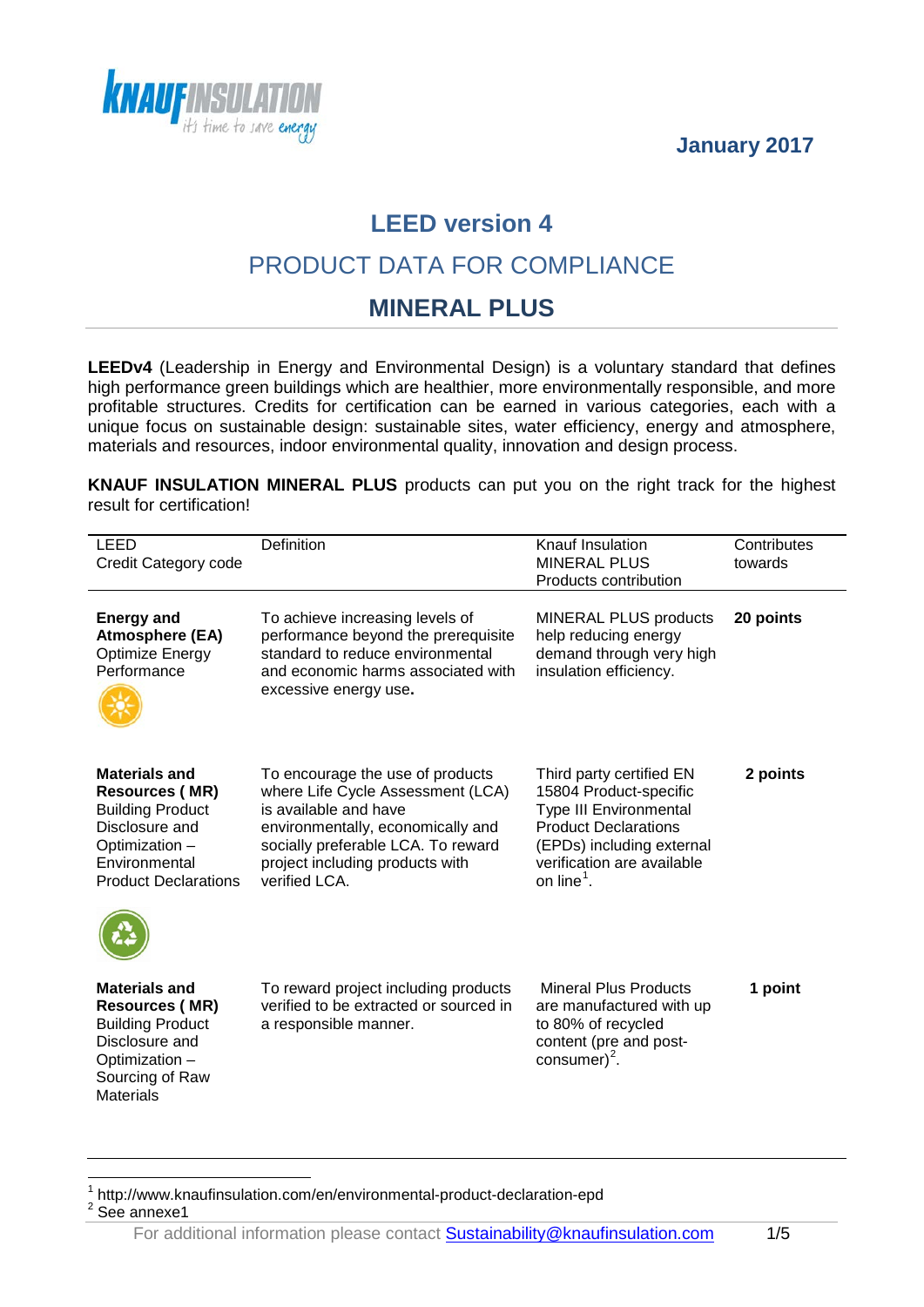



# **LEED version 4**

## PRODUCT DATA FOR COMPLIANCE

### **MINERAL PLUS**

| LEED<br>Credit Category code                                                                                                         | Definition                                                                                                                                                                                                                                                                                       | Knauf Insulation<br><b>MINERAL PLUS</b><br>Products contribution                                                                                                                                                                                                                                                                                                    | Contributes<br>towards |
|--------------------------------------------------------------------------------------------------------------------------------------|--------------------------------------------------------------------------------------------------------------------------------------------------------------------------------------------------------------------------------------------------------------------------------------------------|---------------------------------------------------------------------------------------------------------------------------------------------------------------------------------------------------------------------------------------------------------------------------------------------------------------------------------------------------------------------|------------------------|
| <b>Materials and</b><br><b>Resources (MR)</b><br><b>Building Product</b><br>Disclosure and<br>Optimization -<br>Material Ingredients | To reward project for which the<br>products chemical ingredients are<br>inventoried.                                                                                                                                                                                                             | <b>MINERAL PLUS products</b><br>contains no ingredients<br>listed on the REACH<br>Authorization or<br>Candidate list or<br>Substances of Very High<br>Concern list. Evidence is<br>available on line <sup>3</sup> .                                                                                                                                                 | 1 point                |
| <b>Indoor</b><br><b>Environmental</b><br><b>Quality (EQ)</b><br>Low-Emitting<br><b>Materials</b>                                     | To reduce concentrations of chemical<br>contaminants, as Volatile Organic<br>Compound (VOC) that can damage<br>air quality, human health, productivity<br>and the environment. Emissions from<br>ceilings, walls, thermal, and acoustic<br>insulation are a complete category to<br>be assessed. | The MINERAL PLUS<br>products are<br>manufactured with the<br>ECOSE binder which<br>contains no added<br>formaldehyde. They are<br>compliant with the<br><b>German AgBB Testing</b><br>and Evaluation Scheme,<br>the higher category $(A+)$<br>of the French labelling<br>and the Indoor Air<br>Comfort <sup>4</sup> Eurofins Gold.<br>MISSIONS DANS L'AIR INTÉRIEUR | 3 points               |
| <b>Indoor</b><br><b>Environmental</b><br><b>Quality (EQ)</b><br>Acoustic<br>Performance                                              | To provide workspaces and<br>classrooms that promote occupants'<br>well-being, productivity, and<br>communications through effective<br>acoustic design.                                                                                                                                         | <b>MINERAL PLUS products</b><br>have high performance<br>acoustic properties <sup>5</sup> .                                                                                                                                                                                                                                                                         | 2 points               |
| <b>Indoor</b><br><b>Environmental</b><br><b>Quality (EQ)</b><br><b>Thermal Comfort</b>                                               | To promote occupants productivity,<br>comfort, and well-being by providing<br>quality thermal comfort.                                                                                                                                                                                           | Insulation is a design<br>alternative strategy.<br>Heat radiation and air-<br>conditioning will be<br>minimized which will have<br>positive comfortability feel<br>and increase productivity<br>for workers.                                                                                                                                                        | 1 point                |

<span id="page-1-0"></span> $\frac{3}{4}$  http://www.knaufinsulation.com/en/sustainable-buildings-and-green-building-rating-systems<br> $\frac{4}{4}$  <u>[www.product-testing.eurofins.com](http://www.product-testing.eurofins.com/)</u> and certificate in annexe 2  $\overline{a}$ 

<span id="page-1-1"></span>

<span id="page-1-2"></span> $5$  See annexe 3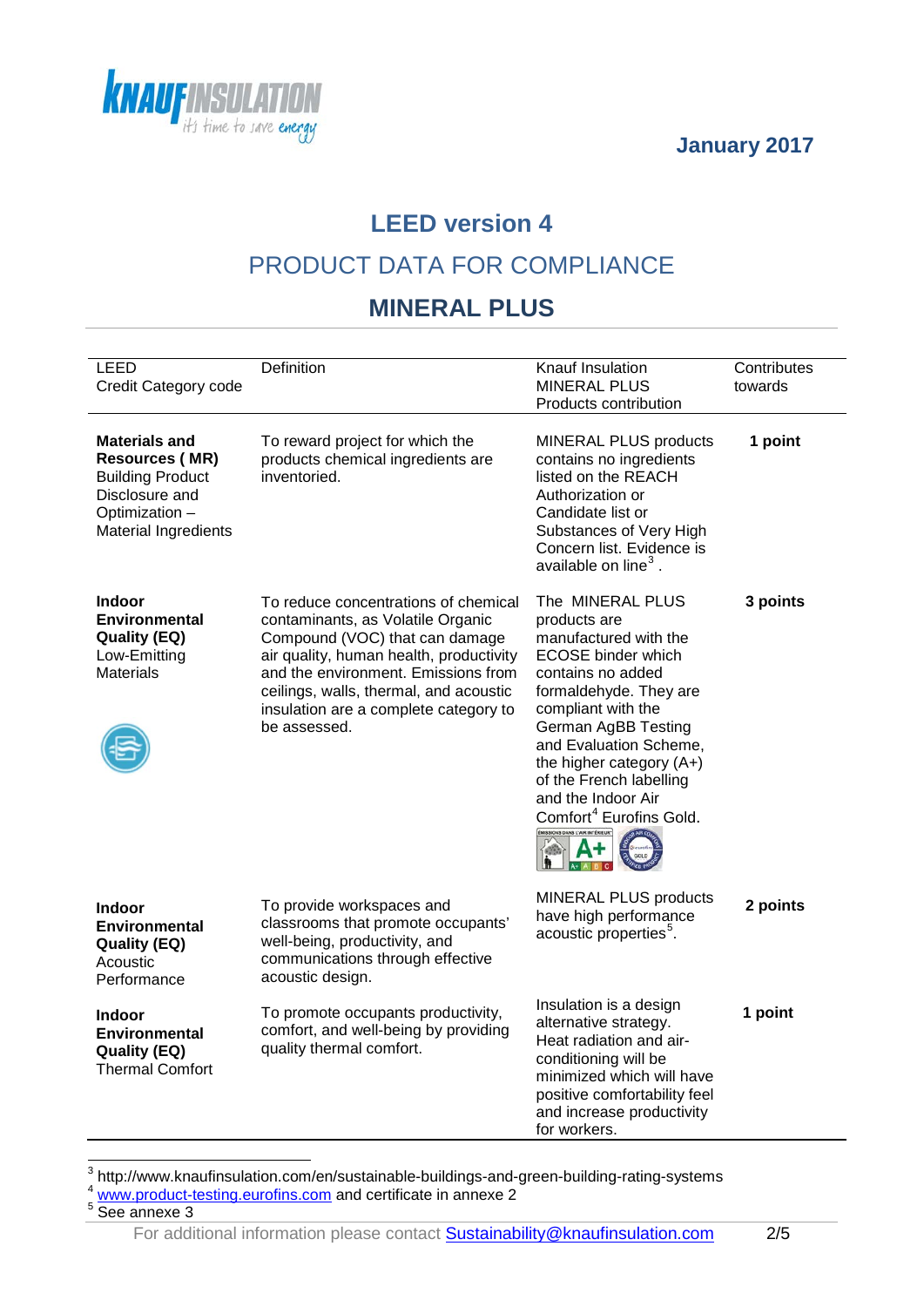



## **LEED version 4**

## PRODUCT DATA FOR COMPLIANCE

#### **MINERAL PLUS**

#### *Annexe 1: Materials and Resources: Sourcing of Raw Materials*

Here enclosed additional detailed information about pre-consumer waste (reintroduction of manufacturing scrap back into the manufacturing process) and post-consumer waste (produced by the end consumer) use in the fabrication of the ECOSE technology mineral wool.

In LEED, total recycled content is the sum of post-consumer recycled content plus one-half the preconsumer recycled content based on cost.

|                                                                      | Visé (B)                     | Lannemezan<br>(Fr) | Krupka (Cz) | Eskisehir (TR) | Bernburg (D) |
|----------------------------------------------------------------------|------------------------------|--------------------|-------------|----------------|--------------|
| %pre-consumer<br>waste content                                       | 47%                          | 34.5%              | 23.4%       | 38%            | <b>20%</b>   |
| % post-consumer<br>waste content                                     | 32%                          | 40.5%              | 56.6%       | 40%            | 31%          |
| <b>Total recycled</b><br>content within<br><b>LEEDv4 formulation</b> | 55.5%                        | 57.8               | 68.3%       | 59%            | 41%          |
| <b>LEED MR4</b>                                                      | contributes towards 2 points |                    |             |                |              |

Recycled content claims for products must conform to the definition ISO 14021-1999.

Pre-consumer waste: waste comes from process waste that is used to make a different product. This definition does not include in-house industrial scrap or trimmings, which are normally fed back into the same manufacturing process.

Post-consumer waste: waste which comes from curbside recycling programs (glass, plastic, paper, ect). Other postconsumer feedstock is generated when construction and demolition debris is recycled. To be a feedstock, the raw materials must have served a useful purpose in the consumer market before being used again.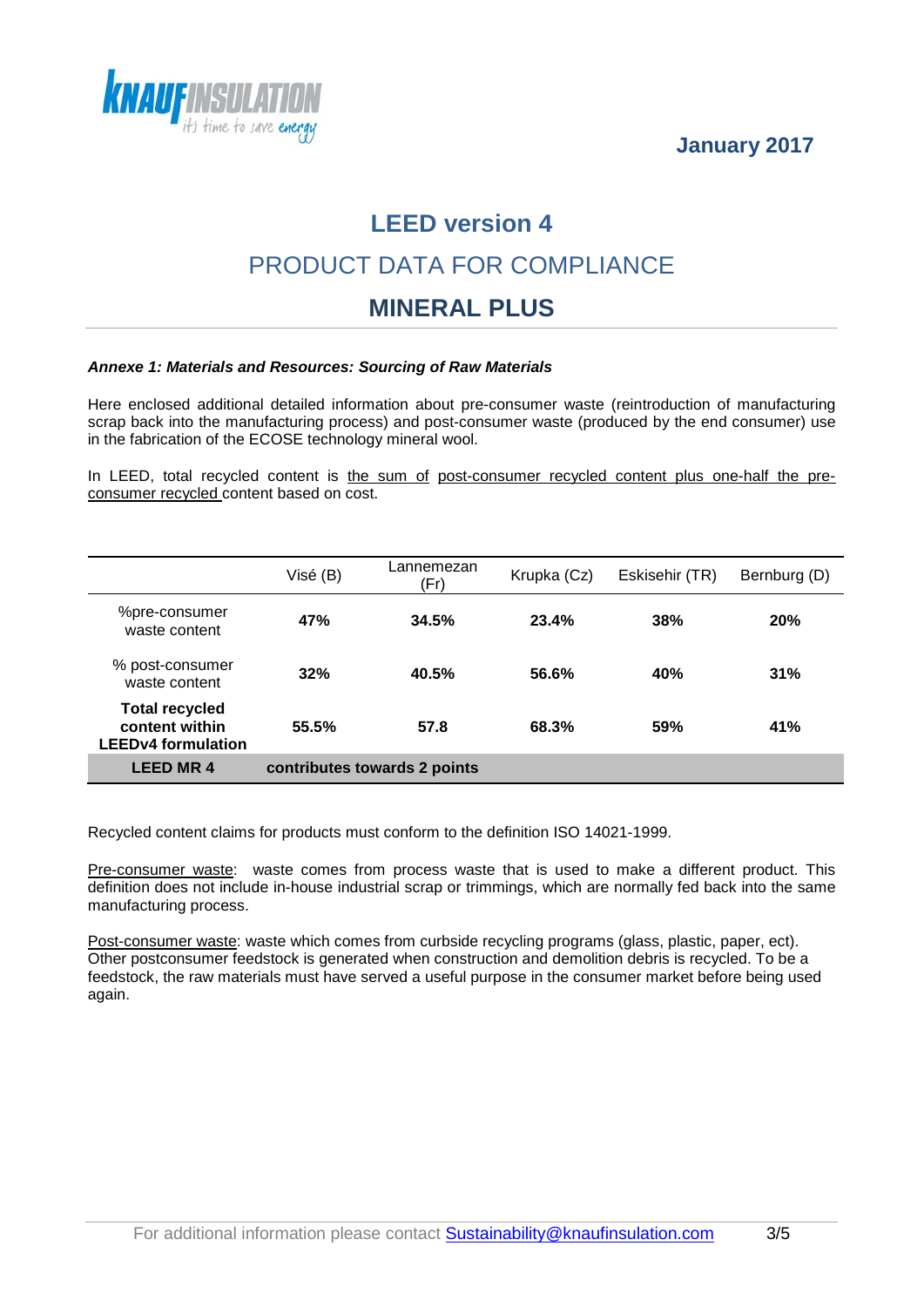



# **LEED version 4** PRODUCT DATA FOR COMPLIANCE **MINERAL PLUS**

#### *Annexe 2: Indoor Environmental Quality - Low-Emitting Materials*

Here below, Results of Eurofins Indoor Air Comfort Gold Certificate for Mineral Plus products:

| े eurofins                                                                                                                         | <b>Product Testing</b>                                                                                                             |                                                                                                                                      |  |  |  |  |
|------------------------------------------------------------------------------------------------------------------------------------|------------------------------------------------------------------------------------------------------------------------------------|--------------------------------------------------------------------------------------------------------------------------------------|--|--|--|--|
| Knauf Insulation sprl<br>Rue de Maestricht 95<br>4600 VISÉ<br><b>BELGIUM</b>                                                       |                                                                                                                                    | <b>Eurofins Product Testing A/S</b><br>Smedeskovvej 38<br>8464 Galten<br>Denmark<br>VOC@eurofins.com<br>www.eurofins.com/VOC-testing |  |  |  |  |
|                                                                                                                                    | <b>VOC TEST REPORT</b>                                                                                                             |                                                                                                                                      |  |  |  |  |
|                                                                                                                                    | Indoor Air Comfort GOLD®                                                                                                           |                                                                                                                                      |  |  |  |  |
|                                                                                                                                    | 14 April 2016                                                                                                                      |                                                                                                                                      |  |  |  |  |
|                                                                                                                                    |                                                                                                                                    |                                                                                                                                      |  |  |  |  |
| <b>Sample Information</b><br>1                                                                                                     |                                                                                                                                    |                                                                                                                                      |  |  |  |  |
| Sample name                                                                                                                        | <b>Mineral Plus</b>                                                                                                                |                                                                                                                                      |  |  |  |  |
| Batch no.                                                                                                                          |                                                                                                                                    |                                                                                                                                      |  |  |  |  |
| <b>Production date</b>                                                                                                             | 27 January 2016                                                                                                                    |                                                                                                                                      |  |  |  |  |
| Product type                                                                                                                       | Mineral wool                                                                                                                       |                                                                                                                                      |  |  |  |  |
| Sample reception                                                                                                                   | 17/02/2016                                                                                                                         |                                                                                                                                      |  |  |  |  |
| <b>Brief Evaluation of the Results</b><br><b>Regulation or protocol</b>                                                            | <b>Conclusion</b>                                                                                                                  | Version of regulation or protocol                                                                                                    |  |  |  |  |
| French VOC Regulation                                                                                                              | দA+<br><b>PALE</b>                                                                                                                 | Regulation of March and April 2011 (DEVL1101903D and<br>DEVL1104875A)                                                                |  |  |  |  |
| French CMR components                                                                                                              | Pass                                                                                                                               | Regulation of March and April 2011 (DEVL1101903D and<br>DEVL1104875A)                                                                |  |  |  |  |
| AgBB                                                                                                                               | Pass                                                                                                                               | AgBB of February 2015. DIBt of October 2010                                                                                          |  |  |  |  |
| <b>Belgian Regulation</b>                                                                                                          | Pass                                                                                                                               | Royal decree of May 2015 (C-2014/24239)                                                                                              |  |  |  |  |
| <b>EMICODE</b>                                                                                                                     | EC 1 PLUS                                                                                                                          | November 2015                                                                                                                        |  |  |  |  |
| Indoor Air Comfort®                                                                                                                | Pass                                                                                                                               | Indoor Air Comfort 5.3a of March 2015                                                                                                |  |  |  |  |
| Indoor Air Comfort GOLD <sup>®</sup>                                                                                               | Pass                                                                                                                               | Indoor Air Comfort GOLD 5.3a of March 2015                                                                                           |  |  |  |  |
| EN 717-1 <sup>9</sup>                                                                                                              | E <sub>1</sub>                                                                                                                     | 2004                                                                                                                                 |  |  |  |  |
| Blue Angel (RAL UZ 132)                                                                                                            | Pass                                                                                                                               | Low-Emission Thermal Insulation Material and Suspended<br>Ceilings for Use in Buildings, October 2010                                |  |  |  |  |
| <b>BREEAM</b> International                                                                                                        | Compliant                                                                                                                          | GN22: BREEAM Recognised Schemes for VOC Emissions<br>from Building Products                                                          |  |  |  |  |
| LEED v4 (outside U.S.)                                                                                                             | Compliant                                                                                                                          | LEED v4 for Building Design and Construction (April, 2015)                                                                           |  |  |  |  |
| Full details based on the testing and direct comparison with limit values is available in the following pages                      |                                                                                                                                    |                                                                                                                                      |  |  |  |  |
| $\frac{\sqrt{a\mu_{\rm max}}}{\mu}$ $\frac{\mu}{\mu_{\rm max}}$<br>Chemist<br>The results are only valid for the tested sample(s). |                                                                                                                                    | Thomas Bjerring<br>Analytical Service Manager                                                                                        |  |  |  |  |
| 392-2016-00069603 A EN                                                                                                             | This report may only be copied or reprinted in its entity, parts of it only with a written acceptance by Eurofins.<br>Page 1 of 19 |                                                                                                                                      |  |  |  |  |